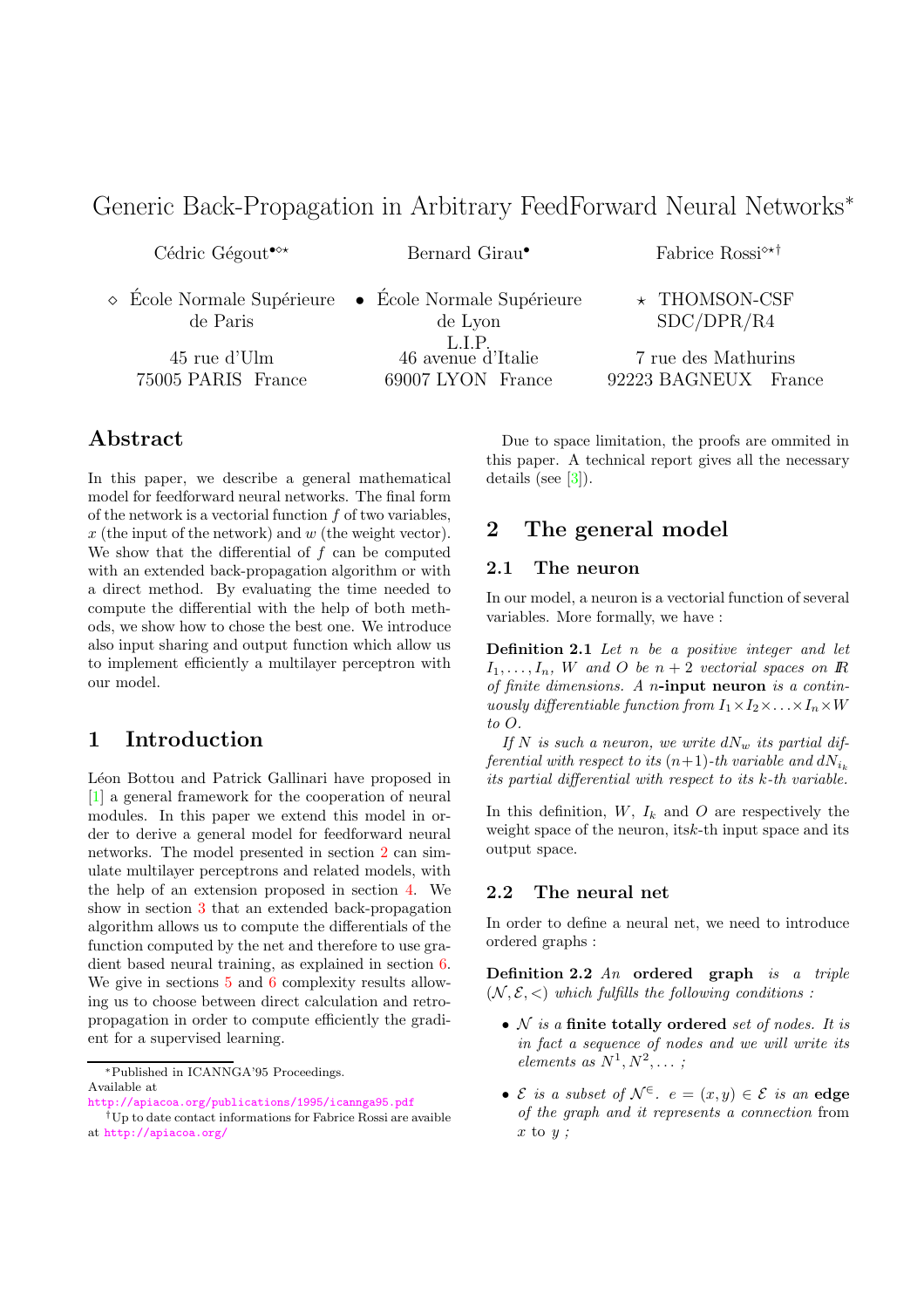•  $\epsilon$  is a function from N to  $\mathcal{N}^{\epsilon}$ . It associate to each node  $N^i$  in  $\mathcal N$  a total order  $\lt_{N^i}$  on its predecessor set,  $Pred(N<sup>i</sup>)$ . This set is therefore a sequence and we can refer to  $Pred(N^i)_k$  for its k-th element.

In order to simplify the rest of the paper we introduce here some notations :  $\mathcal{G} = (\mathcal{N}, \mathcal{E}, \langle)$  is an ordered graph with exactly n nodes;  $N^1, \ldots, N^n$  is the sequence of the graph nodes ;  $P(N^k) = P(k)$  is the set of the predecessors of  $N^k$ ;  $S(N^k) = S(k)$  is the set of the successors of  $N^k$ . We assume that node  $N^k$  has exactly  $p^k$  predecessors and  $s^k$  successors, and that we call  $P(k)_1, \ldots, P(k)_{p^k}$  the sequence of the predecessors of  $N^k$  and  $S(k)_1, \ldots, S(k)_{s^k}$  the sequence of the successors of  $N^k$ . In general, superscripts correspond to node numbers and subscripts correspond to input or output numbers. Furthermore, we will not make any distinction between a node  $N^k$  and its rank k.

We also need to generalize the notion of predecessor : for an arbitrary node N, we define  $P^0(N)$  as  $\{N\}$  and recursively  $P^k(N)$  as  $\{M \in \mathcal{N} \mid \exists \mathcal{Q} \in$  $\mathcal{P}^{\parallel -\infty}(\mathcal{N})$  so that  $(\mathcal{M}, \mathcal{Q}) \in \mathcal{E}$ . We have the refore  $P^1(N) = P(N)$ . We call also  $P^+(N)$  the set  $\bigcup_{k=1}^{\infty} P^k(N)$  and  $P^*(N) = P^0(N) \cup P^+(N)$ . Similar sets can be defined in order to generalize the notion of successor.

We can now define a neural network :

Definition 2.3 A feedforward neural network is an ordered graph  $G = (N, \mathcal{E}, <)$  fulfilling the following conditions :

- 1. The graph has no-cycle.
- 2. The elements of  $N$  are j-input neurons (j depends of course on the neuron). The output space of  $N^k$  is  $O^k$  and its weight space is  $W^k$ .
- 3. If  $p^k > 0$  then neuron  $N^k$  is a  $p^k$ -input neuron. That means it has exactly one input for each of its predecessors in the graph (but only if it has predecessors !). The input spaces of  $N^k$  are  $I_1^k, \ldots, I_{p^k}^k$ .
- 4. If  $p^k = 0$  then neuron  $N^k$  is a 1-input neuron with input space  $I^k$ .
- 5. If  $p^k$  > 0 then for each input i of the neuron  $N^k$  the following condition holds : dim  $I_i^k =$  $\dim O^{P(k)_i}$ .

Let us now introduce some additionnal definition related to the neural network.

In is the subset of  $N$  which elements have no **predecessor**, i.e.,  $In = \{N \in \mathcal{N} \mid \mathcal{P}(\mathcal{N}) = \emptyset\}$ . In has in elements. As a subset of  $N$ , In is totally ordered and  $In_1, \ldots, In_{in}$  is the ordered sequence of its elements. The elements of  $In$  are connected to the "outside" by means of their inputs. As we make no disctinction between a node and its rank, we can call for instance  $O^{In_k}$  the output space of the node  $N^j = In_k$ , which is in fact  $O^j$ .

 $Out$  is the subset of  $N$  which elements have no successor, i.e.,  $Out = \{N \in \mathcal{N} \mid \mathcal{S}(\mathcal{N}) = \emptyset\}$ . Out has *out* elements and is totally ordered.  $Out_1, \ldots, Out_{out}$ is the ordered sequence of its elements.The elements of Out are connected to the "outside" by means of their outputs.

The vectorial space  $I = \prod_{k=1}^{in} I^{In_k}$  is the input space of the neural network, the vectorial space  $\tilde{O} = \prod_{k=1}^{out} O^{Out_k}$  is the output space of the neural network and the vectorial space  $W = \prod_{k=1}^{n} W^k$  is the weight space of the neural network.

#### 2.3 Computing the output

We define the output of the network like this :

**Definition 2.4** Let  $G$  be a feedforward neural network. Let  $x = (x_1, \ldots, x_{in}) \in I$  be an input vector and let  $w = (w^1, \dots, w^n) \in W$  be a weight vector. For each  $l, 1 \leq l \leq n, o^l(x, w)$ , the output of the neuron  $N^l$ , is computed with the help of the following recursive construction :

- If  $N^l \in In$ , we have  $N^l = In_k$ . Then  $o^l(x, w) =$  $N^l(x_k, w^l)$ ;
- If  $N^l \notin In$ , the output of  $N^l$  is obtained by  $o^l(x,w) = N^l(o^{P(l)_1}(x,w), \ldots, o^{P(l)_{p^l}}(x,w), w^l).$

Finally,  $G(x, w)$ , the output of the network, is obtained by  $G(x, w) = (o^{Out_1}(x, w), \ldots, o^{Out_{out}}(x, w)).$ 

Of course this definition is correct only because the underliying graph is non cyclic.

In the rest of the paper, we will call  $I^l(x, w)$  the generalized input of node  $N^l$ , i.e :

$$
(o^{P(l)_1}(x,w),\ldots,o^{P(l)_{p^l}}(x,w),w^l)
$$

## <span id="page-1-0"></span>3 Computing the differential

#### 3.1 Direct method

As a composed function,  $G$  is continuously differentiable. The first method to compute its differential is to use the classical derivation rule for composed function. This is the direct method.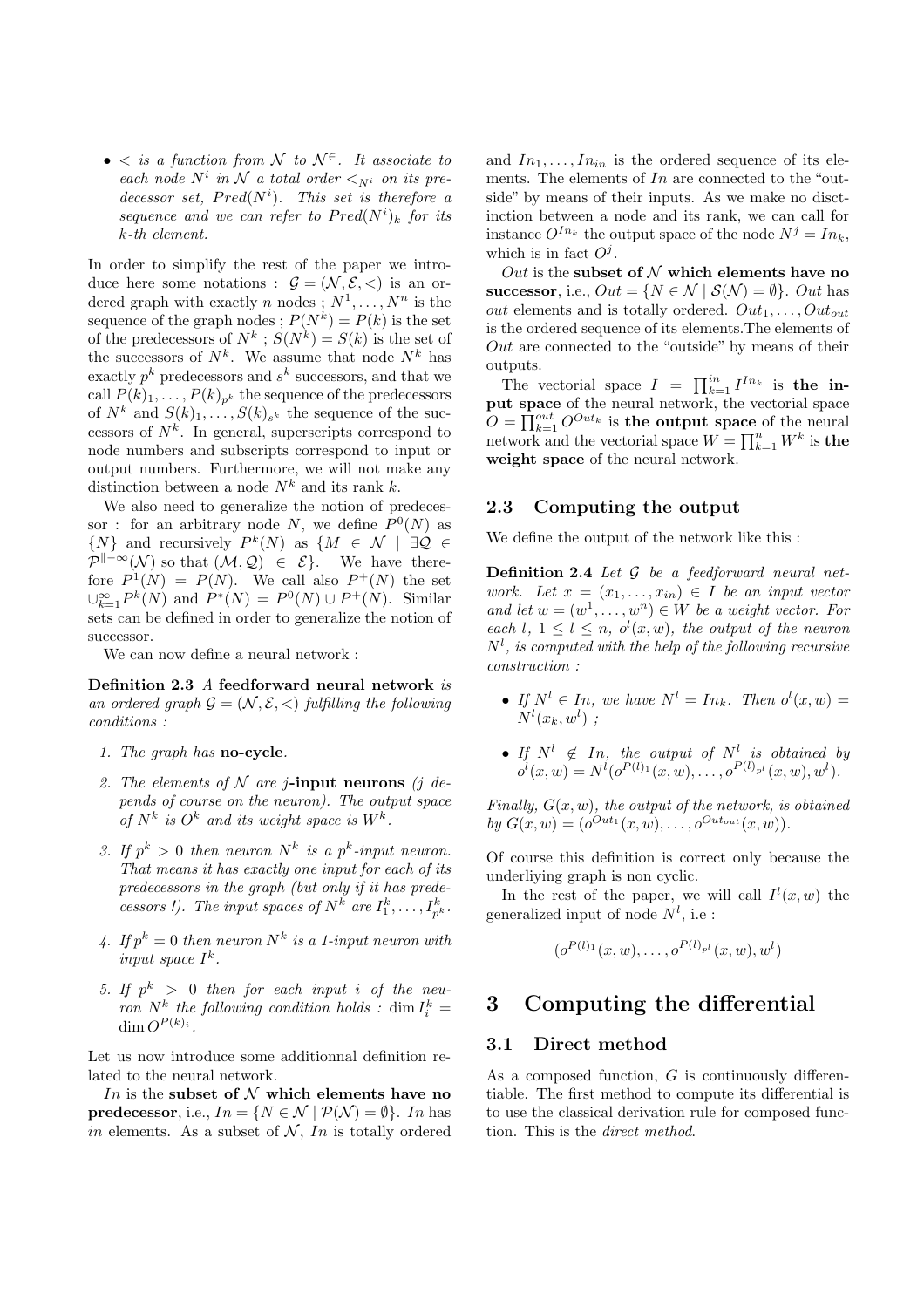**Theorem 3.1** Let  $\mathcal G$  be a feedforward neural network. The  $o<sup>l</sup>$  functions are continuously differentiable and we have :

 $\bullet \text{ if } N^l \neq N^k \text{ : }$  $-$  if  $N^l \notin In$ :

$$
\frac{\partial o^l}{\partial w^j}(x, w) = \sum_{k=1}^{p^l} dN_{i_k}^l \left( I^l(x, w) \right) \frac{\partial o^{P(l)_k}}{\partial w^j}(x, w) \quad (1)
$$

$$
- if Nl \in In : \frac{\partial ol}{\partial wj} (x, w) = 0 \qquad (2)
$$

• if 
$$
N^l = N^k
$$
:  $\frac{\partial o^l}{\partial w^l}(x, w) = dN_w^l(I^l(x, w))$  (3)

We have a similar property if we consider  $\frac{\partial o^l}{\partial x_i}$  $\frac{\partial o^*}{\partial x_i}$ , where  $x_i$  is the input of the *i*-th input neuron.

## 3.2 Back-propagation

The key idea of the back-propagation algorithm is to consider  $o^k(x, w)$ , the output of neuron  $N^k$ , as a function of  $o^l(x, w)$ , the output of another neuron  $N^l$ . In fact, we define a new function  $o^{k\to l}(x, w, f^l)$  and we have of course  $o^{k\to l}(x, w, o^l(x, w)) = o^k(x, w)$ . We have the following theorem :

Theorem 3.2 Let G be a feedforward neural network. Let  $N^k$ ,  $N^l$ , x and w be respectively two neurons of G, an arbitrary input vector and an arbitrary weight vector. Then we have :

$$
\frac{\partial o^k}{\partial w^l}(x, w) = \frac{\partial o^{k \to l}}{\partial o^l}(x, w, o^l(x, w)) dN_w^l(I^l(x, w)) \quad (4)
$$

A similar equation is fullfilled for  $\frac{\partial o^l}{\partial x}$ .  $\frac{\partial o^i}{\partial x_i}$ .

The back-propagation algorithm gives a recursive method to compute  $\frac{\partial o^{k\to l}}{\partial o^l}$  $\frac{\partial^{n}}{\partial o^{l}}$ . We first need an additionnal definition :

**Definition 3.1** Let G be an ordered graph and let  $N^k$ and  $N^l$  be two nodes of  $\mathcal{G}$ .  $r(k, l)$  is the rank of  $N^k$ in the predecessor set of  $N^l$ , i.e.,  $N^k$  is the  $r(k, l)$ -th  $predecessor$  of  $N^l$ .

**Theorem 3.3** Let  $\mathcal G$  be a feedforward neural network. Let  $N^k$ ,  $N^l$ , x and w be respectively two neurons of G, an arbitrary input vector and an arbitrary weight vector. Then we have : • if  $N^l = N^k$  then:

$$
\frac{\partial o^{k \to l}}{\partial o^l}(x, w, o^l(x, w)) = Id_{O^k},\tag{5}
$$

where  $Id_{O^k}$  is the identity function of  $O^k$  the output space of  $N^k$ .

• if  $N^l \notin P^*(N^k)$  then:

$$
\frac{\partial o^{k \to l}}{\partial o^l}(x, w, o^l(x, w)) = 0_{O^l, O^k},\tag{6}
$$

where  $0_{A,B}$  is the null function from A to B, two vectorial spaces.

<span id="page-2-1"></span>• if  $N^l \in P^+(N^k)$  then:

$$
\frac{\partial o^{k \to l}}{\partial o^l}(x, w, o^l(x, w)) = \tag{7}
$$

$$
\sum_{N^j \in S(l)} \frac{\partial o^{k \to j}}{\partial o^j} (x, w, o^j(x, w)) dN_{i_{r(l,j)}}^j (I^j(x, w))
$$

The formula [7](#page-2-1) gives a recursive method for computing  $\partial o^{k\rightarrow l}$  $\frac{\partial^{k\rightarrow l}}{\partial o^l}$ . In order to compute  $\frac{\partial o^{k\rightarrow l}}{\partial o^l}$  $\frac{\partial^{k\rightarrow l}}{\partial o^l}$ , we need  $\frac{\partial o^{k\rightarrow j}}{\partial o^j}$  $\frac{\partial^{\alpha} \partial \partial^{\beta}}{\partial \alpha^{\beta}}$  for  $N^j \in S(l)$ . Therefore,  $\frac{\partial o^{k\to l}}{\partial q^l}$  $\frac{\partial^{n-1}}{\partial o^{l}}$  is computed from the last layer of the network to the input layer : this is a backward algorithm nad therefore an extended backpropagation.

## <span id="page-2-0"></span>4 Input sharing

#### 4.1 The model

The obtained model is rather powerfull but cannot imitate simple models such as multilayer perceptron (MLP). The main problem is that input nodes have different inputs whereas in a MLP they share the same input. In order to avoid this problem, we introduce an input sharing function :

**Definition 4.1** Let  $\mathcal{G} = (\mathcal{N}, \mathcal{E}, \langle)$  be a feedforward neural network. Let NI be a vectorial space on IR of finite dimension and let SF be a function from NI to I, the input space of the neural network. SF is called a sharing function for the neural network  $G$ . It defines a new function  $G_{SF}$  from  $NI \times W$  to O like this :

$$
G_{SF}(y, w) = G(SF(y), w)
$$
\n(8)

By using a replicating function which maps one vector x to a n-tuple which elements are all equal to x, we can give the same input vector to all input neurons and therefore simulate a MLP. In fact, with this last definition, we can implement with our model all classic feedforward neural networks such as MLP, Radial Basis Function networks, wavelet networks, etc. The model is therefore a general representation of feedforward neural networks.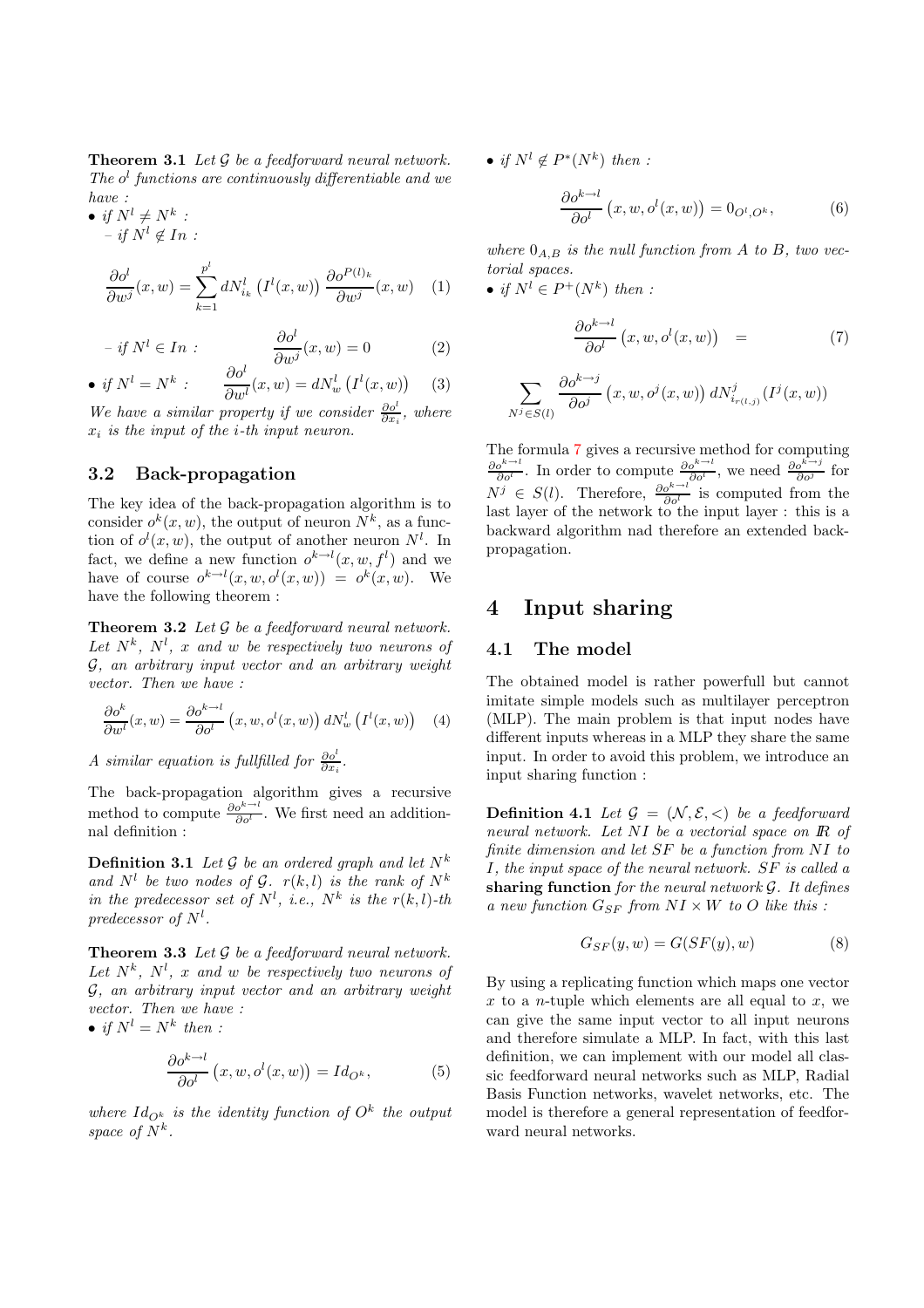#### 4.2 Differentials

The input sharing method does not change the differential of G with respect to its weight vector. In fact, we have  $dG_{SF,w}(y, w) = dG_w(SF(y), w)$ . Therefore, we don't have to take care of a sharing function when evaluating the time needed to compute the differential of G with respect to its weight vector.

## <span id="page-3-1"></span>5 Complexity

In this section, we give the time needed to compute the matricial operations involved in both calculation methods. These times do not include the time needed to compute the local differential (e.g.,  $dN_w^l$ ) for individual nodes. They take only into account the matricial products and sums needed to compute the differential of the output of the network with respect to its weight vector. In the sequel,  $|E|$  is the dimension of the vectorial space E.

### 5.1 Direct method

**Theorem 5.1** Let  $\mathcal G$  be a neural network. The time needed to compute the matricial operations required for calculating  $dG_w$  with the direct method is proportionnal  $to$ .

$$
\sum_{N^{j} \notin In} |O^{j}| \sum_{N^{l} \in P^{+}(j)} |W^{l}| \left( -1 + \sum_{N^{k} \in P(j) \cap S^{*}(l)} 2|O^{k}| \right) (9)
$$

### 5.2 Back-propagation

**Theorem 5.2** Let  $\mathcal G$  be a neural network. The time needed to compute the matricial operations required for calculating  $dG_w$  with the back-propagation method is proportionnal to :

$$
\sum_{k=1}^{out} |O^{Out_k}| \left[ \sum_{N^l \in P^+(Out_k)} |W^l| (2|O^l| - 1) \right] \tag{10}
$$

$$
+ \sum_{N^l \in P^+(Out_k)} |O^l| \left( -1 + \sum_{N^j \in S(l) \cap P^+(Out_k)} 2|O^j| \right)
$$

### 5.3 Comparison

The formulae are not directly comparable. In fact, even for a classic MLP architecture, the number of neurons can be chosen so that the direct method is faster than the back-propagation. Therefore, in order to compute efficiently the differential of the output of a particular network with respect to its weight vector, the theoretical costs have to be compared.

## <span id="page-3-0"></span>6 Output function

## 6.1 Model

In order to train a neural network to approximate a function, we use an error function which is in fact a distance between the output of the network and the desired output. This error is a function of the weight vector of the network and gradient based training methods need only the gradient of this function. In order to compute this gradient, we can handle the error  $E$ as a composed function of a distance d and the neural output  $G(x, w)$ . We compute  $dG_w$  with an arbitrary method and then use the classic chain rule to obtain  $\nabla E$  as the result of a matricial product. Let us note that we need to introduce the desired output into the formula.

We can also see the couple  $(d, y)$ , where d is a distance fonction and  $y$  a desired output, as a particular neuron with no weight vector and with out inputs (one input for each output neuron of  $\mathcal{G}$ ). We can therefore apply the back-propagation to this model.

#### 6.2 Back-propagation

<span id="page-3-2"></span>We obtain the following theorem :

**Theorem 6.1** Let  $\mathcal G$  be a feedforward neural network and let F be a continuously differentiable vectorial function with out variables from  $S^1 \times \ldots \times S^{out}$  to  $O^F$ , with  $S^i \simeq O^{Out_i}$ . Let  $F_{\mathcal{G}}(x, w)$  be:

$$
F\left(o^{Out_1}(x,w),\ldots,o^{Out_{out}}(x,w)\right)=F(G(x,w))
$$

We define in a similar way  $F_{\mathcal{G}}^l$ , where  $N^l$  is an arbitrary node, with the help of  $o^{\sigma u t_j \rightarrow l}$ .

Let  $dF_{i_k}$  be the partial differential of F with respect to its k-th variable. We have :

$$
\frac{\partial F_{\mathcal{G}}}{\partial w^{l}}(x, w) = \frac{\partial F_{\mathcal{G}}^{l}}{\partial o^{l}}(x, w, o^{l}(x, w)) dN_{w}^{l}(I^{l}(x, w)) \quad (11)
$$

$$
If N^l = Out_k :
$$

$$
\frac{\partial F_{\mathcal{G}}^{l}}{\partial o^{l}}(x, w, o^{l}(x, w)) = dF_{i_{k}}(G(x, w)) \qquad (12)
$$

If  $N^l \notin Out$  :

$$
\frac{\partial F_{\mathcal{G}}^{l}}{\partial o^{l}}(x, w, o^{l}(x, w)) = \qquad (13)
$$

$$
\sum_{N^{j} \in S(l)} \frac{\partial F_{\mathcal{G}}^{j}}{\partial o^{j}}(x, w, o^{j}(x, w)) dN^{j}_{r(l,j)}(I^{j}(x, w))
$$